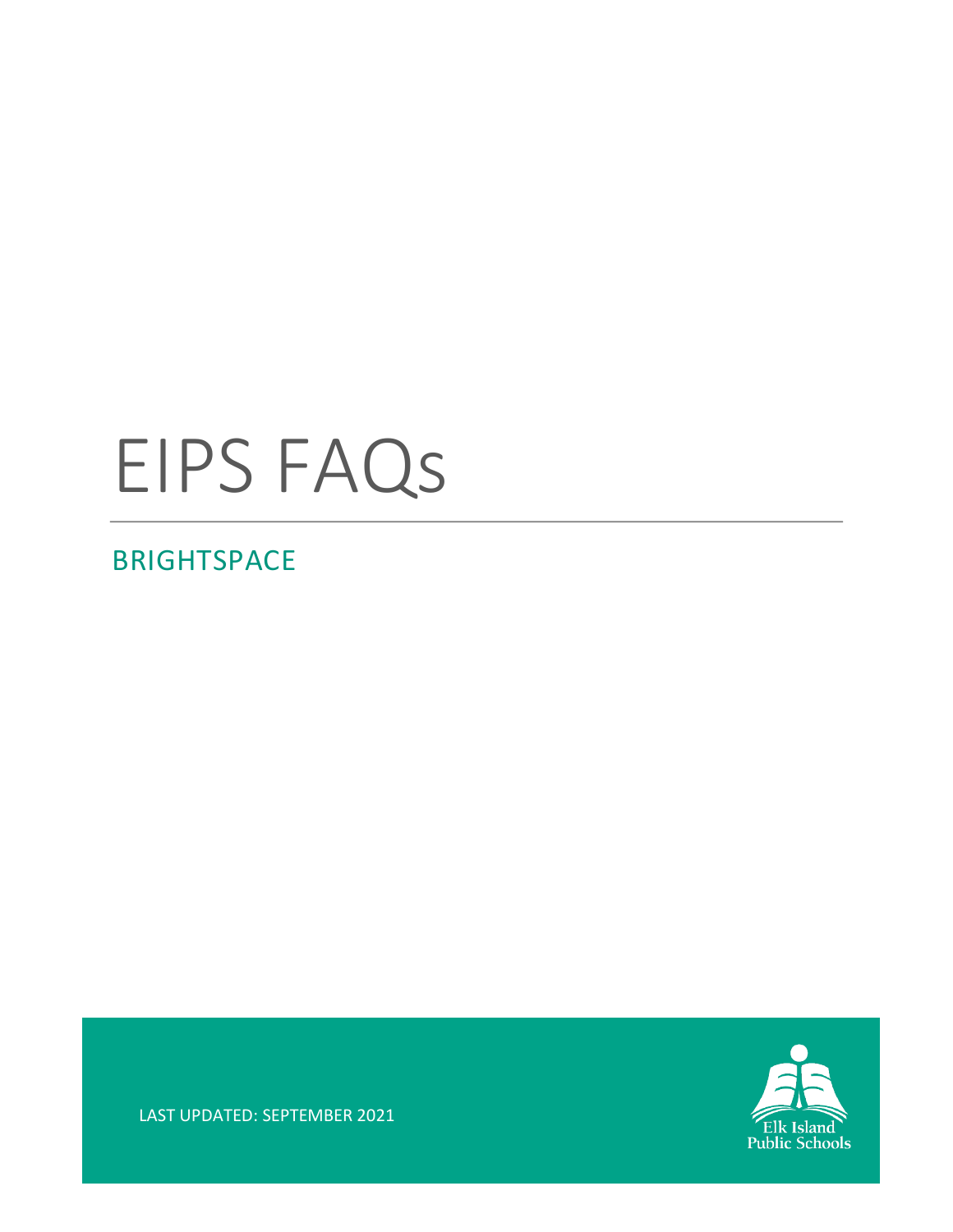## FAQS – BRIGHTSPACE

### Kindergarten to Grade 12

Q: How does my child access their Brightspace account?

#### A: For students:

- Brightspace platform for students: [https://eips.brightspace.com](https://eips.brightspace.com/)
- Username: Use the EIPS student email address
- Password: Use the EIPS student password

If your child needs help with a password reset or they're having technical issues, contact your child's school for assistance.

- Q: How do I access my parent/guardian account to see my child's upcoming due dates, assignments and receive notifications from my child's teacher?
- A: To log into the EIPS Brightspace Parent & Guardian, follow these steps:
	- 1. Using a web browser, navigate to<https://eips.brightspace.com/d2l/local>
		- a. When visiting for the first time, click on "Forgot your password?"
		- b. Enter your PowerSchool Parent Portal username.
		- c. Instructions to set your Brightspace Parent & Guardian password will be sent to the email address on file in PowerSchool.
	- 2. Navigate back to the main Brightspace login page,<https://eips.brightspace.com/d2l/local>
	- 3. Enter your username and password to view all EIPS students linked to your Brightspace Parent & Guardian account.

[Video instructions](https://www.eips.ca/parents/brightspace/brightspace-account) are also available for first-time setup. If you need help with a password reset or are having technical issues, contact your child's school for assistance.

#### Q: When my child is logged in, why can't they see any assignments or work?

- A: Often, this is due to a browser issue. Try upgrading to the latest version of either [Microsoft Edge](https://www.microsoft.com/en-us/edge) or [Google Chrome](https://www.google.com/intl/en_ca/chrome/) to access the site.
- Q: When I log in as a parent/guardian, why can't I see any assignments, work or grades?
- A: Each school, and each teacher, may use Brightspace in a slightly different manner for their classes. If you have questions about what is visible within Brightspace or how your child's teacher will utilize the system throughout the year, reach out directly to your child's school.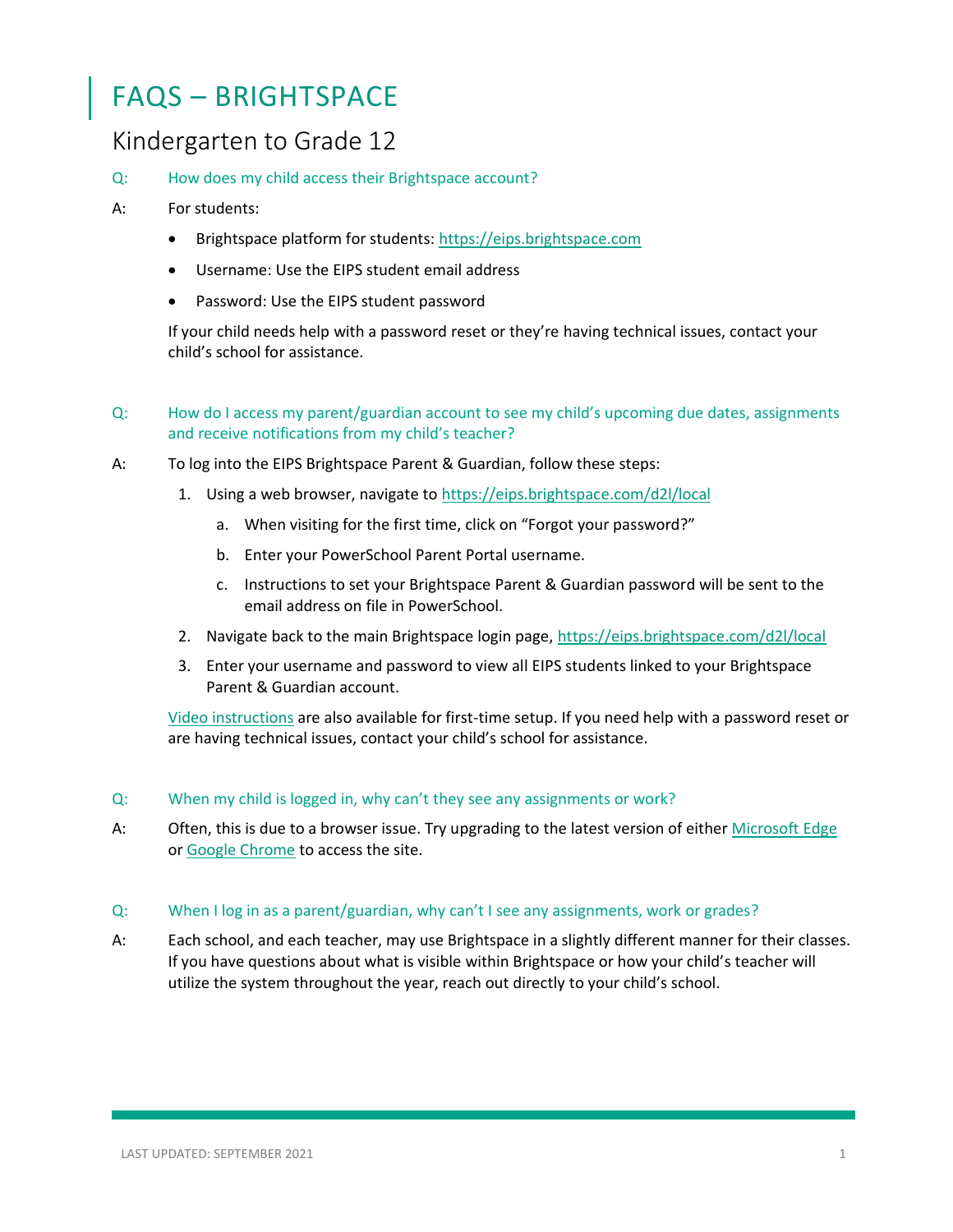#### Q: How do I navigate Brightspace?

A: Watc[h this v](https://eipsca-my.sharepoint.com/:v:/g/personal/sydney_munsterman_eips_ca/EQXjkx4Wv9JGolo_mCXqe0AB6YkqeMNT-qVO1l6U3N5eoA?e=K7PHBQ)ideo to learn how to navigate the Brightspace environment.



All student courses appear on the home page. Students can select each course by clicking:

- the 3 x 3 grid image  $\frac{888}{100}$  in the mini bar
- My Courses on the home page

#### Q: Who do I talk to if I have concerns or issues about my child's program of learning?

A: Contact your child's teacher or school administration with any questions about your child's program of learning.

#### Q: How do students submit assignments?

A: All assignments that make up the lesson will be submitted into the "Assignment" section in Brightspace. In some cases, multiple tasks/assignments will be uploaded into the same space.

**Brightspace Assignments**: To submit an assignment, you can go to either the Content tool or Assignments in the Navbar, check with your teacher to confirm which path they would like you to take to submit the assignment. To open the assignment, click on the name of the assignment. From here, you will be able to see any instructions from the teacher about the assignment, as well as if they have posted any links or attachments to view. If the assignment is a file submission, you will have the option to upload your assignment. If you select upload, you can upload files from your computer such as a PDF, photo or Word Doc. The next option when submitting an assignment is to record a video or audio submission. You may also select an existing file from your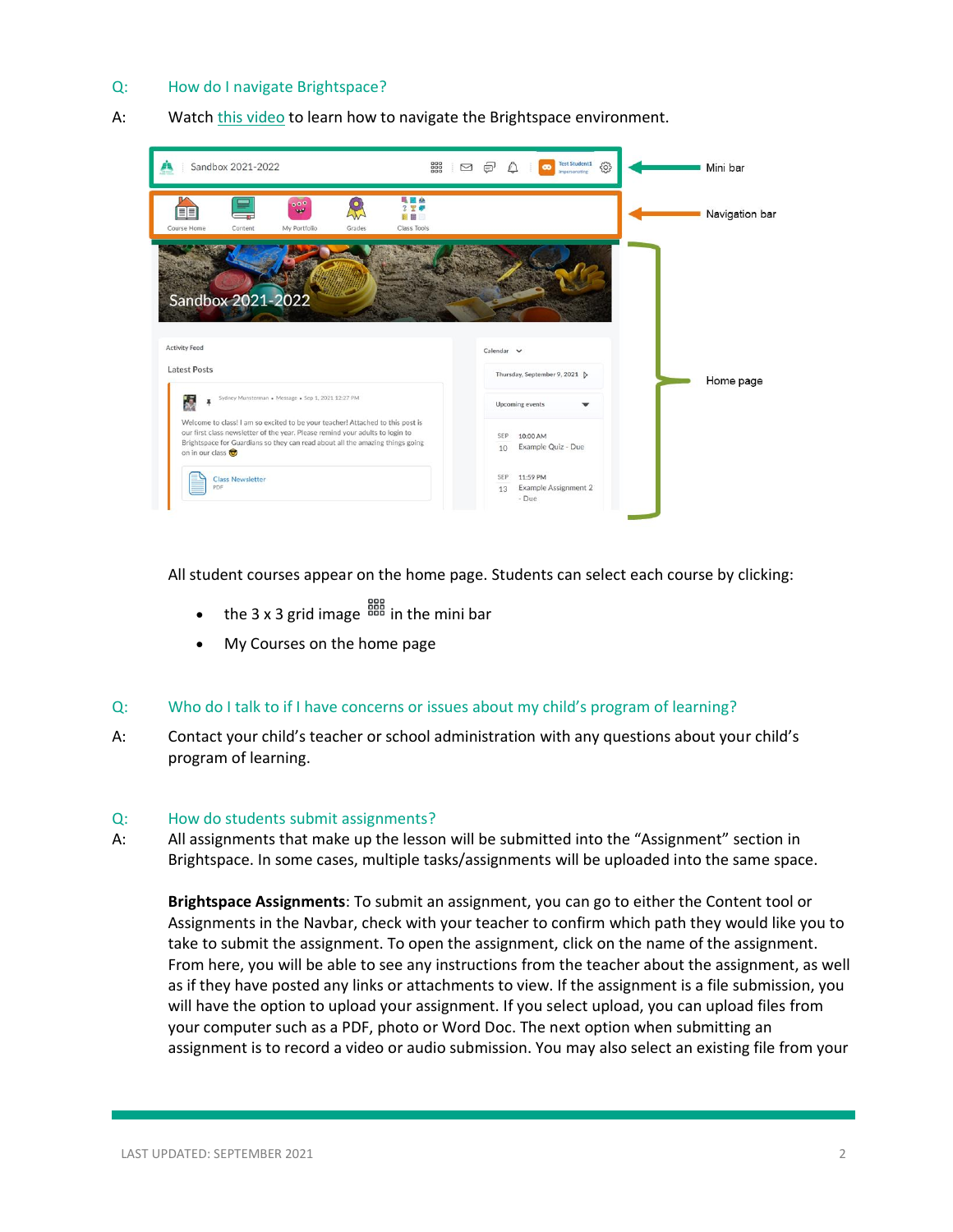Google Drive or OneDrive. After uploading your assignment, there will be a comment box for you to add anything additional that you may want your teacher to be aware of with your assignment, the comment box can also be left blank. The final step is to submit the assignment by selecting the blue "Submit" button at the bottom of the page. You will receive confirmation that something has been submitted by receiving a confirmation email, as well as a time stamp of when the assignment was submitted.



*To watch a video of how to submit an assignment, please watch this [video.](https://drive.google.com/file/d/1CgmSoL8CMbY2BDnRLxst0mqK6VavSvjw/view)*

**Google Assignments**: Your Google Assignment may be posted by your teacher through the Activity Feed, or through the Content tool. Check with your teacher to see where the assignment should be submitted. When you open the assignment, you may be prompted to log in to your Google account, or you may already be logged in. Once the assignment is opened, you will see the title of the assignment, the points allotted for the assignment, the due date and the files attached to the assignment. After viewing the assignment details, click on the blue button that says "Open to attach and submit". This will take you to a larger screen to view the instruction details as well as a link to your file for the assignment. Click into the assignment and complete the assignment. To submit the assignment, go back to the assignment in Brightspace and attach any necessary files and select the blue "Submit" button. You will receive confirmation that your assignment has been submitted and you will also have the option to "Unsubmit" the assignment if needed.

To watch a video of how to submit a Google assignment, please watch this [video.](https://drive.google.com/file/d/1QoD8HW8yniakVPRjBzJnOpr81FseNm26/view)

#### Q: How do I find out my child's email or password for the Brightspace account?

A: Contact your child's school, and staff will provide you with that information.

#### Q: How can I tell if my child submitted something?

A: Parents/guardians can log into their Brightspace account to see what students have upcoming and what is past due. Parents/guardians will also be able to see any marks